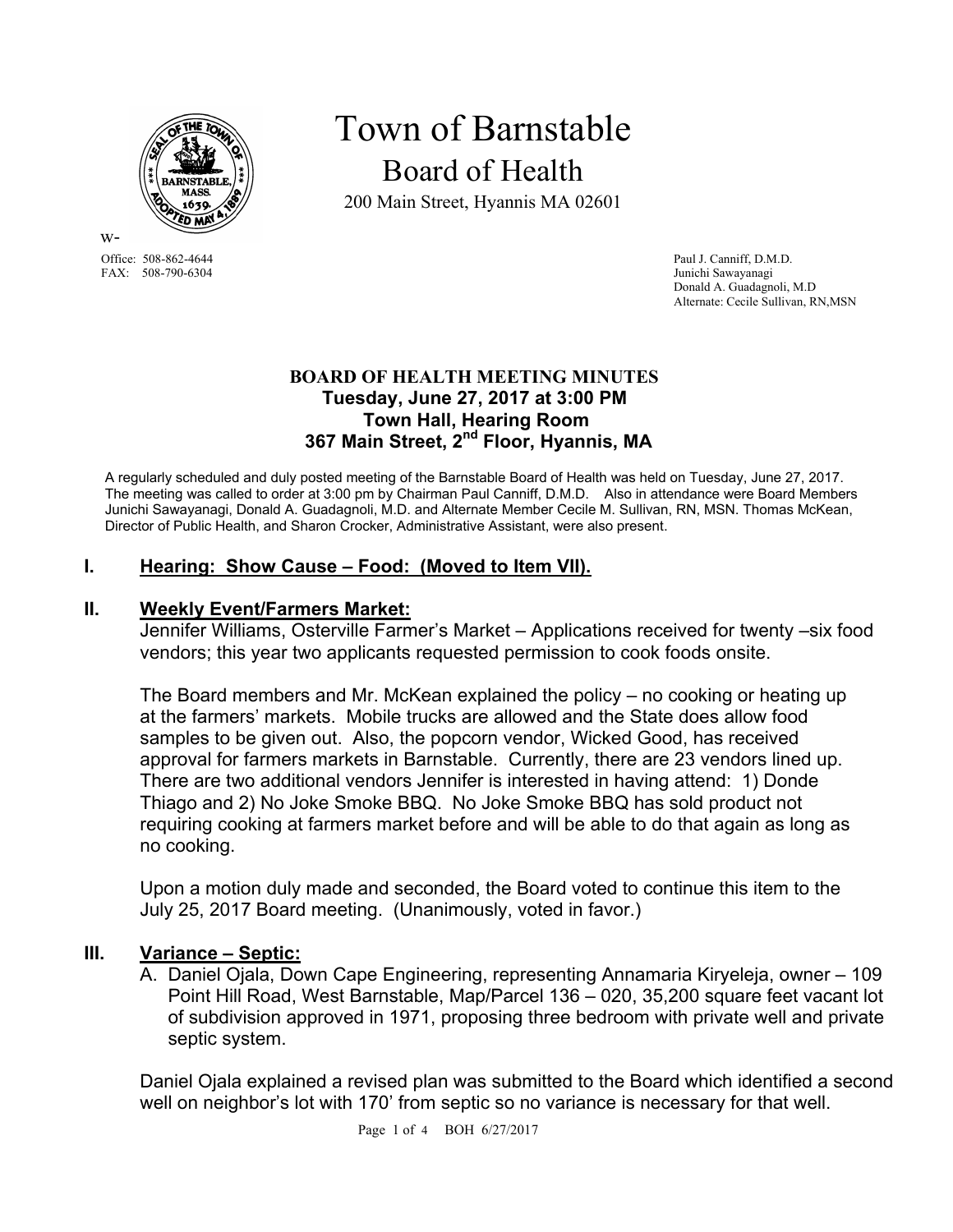Upon a motion duly made and seconded, the Board approved variance with condition: 1) must record a three bedroom deed restriction at the Barnstable County Registry of Deeds and 2) must submit an official copy of deed restriction to the Public Health Division. (Unanimously, voted in favor.)

B. Keith Gilmore, Gilmore Enterprises, representing Jeffrey & Carisa Phillips, owners – 1360 Osterville West Barnstable Road, Marstons Mills, Map/Parcel 126-007, 1.20 acre lot, proposed additional, setback to leach field variance request.

Upon a motion duly made and seconded, the Board voted to grant, without conditions, the variance and reminded applicant that if they do need to move the pipe running through addition, a permit will be required to be taken out. (Unanimously, voted in favor.)

C. Joe Henderson, Horsley Witten, representing Seventh Day Adventist Church – 2736 Falmouth Road, Osterville, Map/Parcel 122-018, 3.05 acre parcel, adding an accessory building, no increase in flow, one variance requested.

Upon a motion duly made and seconded, the Board voted to grant the variance and allow the use of the existing tank with the following condition: A revised plan will be submitted showing risers to be installed up to grade on the outlet (4 feet in diameter). (Currently, the plan already has smaller risers on the inlet.) The outlet risers will be offset from the inlet risers. This will reduce and disperse the weight of the soil on the top of the septic tank. The tank is H10 grade. (Unanimously, voted in favor.)

## **IV. Innovative Alternative (I/A) Septic System (Cont. from April):**

WITHDRAWN Steve Wilson, Baxter Nye Engineering, representing Michael Walsh, Trustee 224 Pine Lane Extension, Osterville, Map/Parcel 117-075-002, 0.28 acre lot, Micro Fast 0.5 proposed.

### **V. Innovative Alternative (I/A) Monitoring Reduction:**

Winston Steadman, All Cape Environmental, representing Richard Hardy and Susan Trsetter, Trustees – 90 Ladd Road, Centerville, Map/Parcel 206-058, requesting a reduction in monitoring.

Upon a motion duly made and seconded, the Board voted to grant the reduction of testing on the Innovative Alternative (I/A) septic system to once a year and will reduce the items tested for. Testing will be for TN (which is the combination of Nitrate, Nitrite and TKN). (Unanimously, voted in favor.)

## **VI. Variance – Swimming Pool:**

John Dymecki, Leeds Architects, representing Gary and Jay Patel, owners of Best Western Hotel – 1470 Iyannough Road, Barnstable, Map/Parcel 274-001, pool renovations, requesting variance to maintain existing swimming pool steps which project into the swimming pool, and to maintain Hoyer Lift within the four feet clearance (walkway).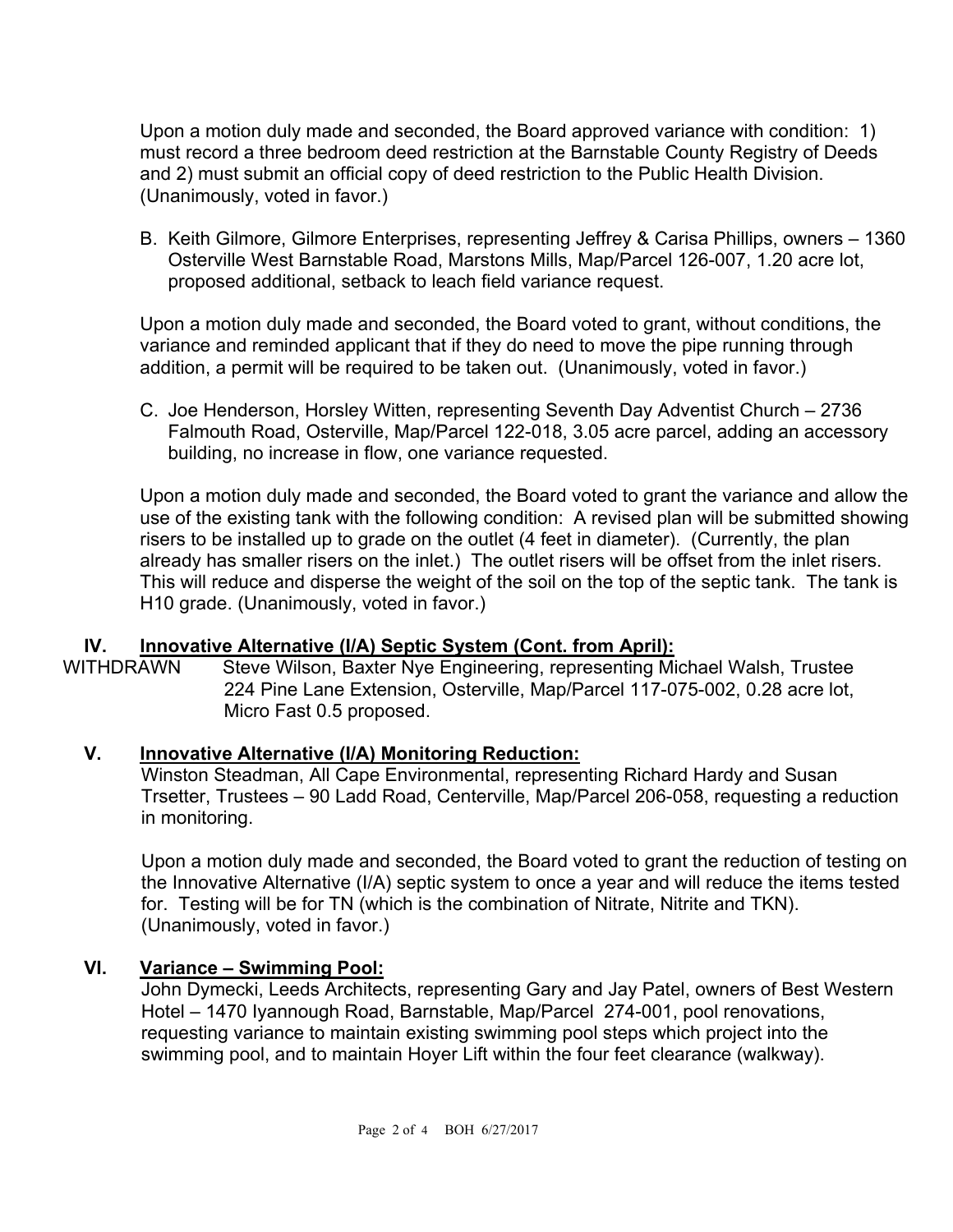Upon a motion duly made and seconded, the Board voted to grant the variances for the pool with the following conditions: 1) the slope in the shallow end is too deep and must be corrected, 2) Lifeguards shall be provided at this swimming pool anytime it is in use or open, 3) the Hoyer Life shall be located in an area that will not compromise or obstruct life saving measures when/if a swimmer needs assistance while in the pool, 4) the Hoyer Life shall be located adjacent to the pool stairwell as depicted on the proposed plan, 5) red or orange colored paint shall be applied to the decking surrounding the Hoyer Life area, 6) must provide contrasting color stripes at least four (4) inches in height across each step riser for greater swimmer visibility on the two sets of stairs, 7) must provide different contrasting color stripes at least four (4) inches in height on each step tread for greater entrance and exit visibility on the two sets of stairs, and 8) the applicant must seek a variance from the MA Department of Public Health. (Unanimously, voted in favor.)

## **VII. Hearing: Show Cause – Food:**

Tiki Port, 790 Iyannough Road, Hyannis, recurring critical violations.

Consultant Pamela Ross-Kung and owner Nancy Wong discussed all the changes and improvements made including the purchase of a few new pieces of equipment. One manager will take a leave of absence and the other will remain. The owners will add the position of a Senior Manager. The Board would like them to return to the Board at the next meeting, July  $25<sup>th</sup>$ , 2017.

## **VIII. Food – One Day Temporary:**

Jason Siscoe, Kalmus Beach Snack Bar requested permission to provide a clambake at Kalmus Beach on Father's Day, June 18, 2017.

The Chairman had approved the request prior to the Board meeting due to the date of the event and an official vote was obtained at the meeting. Upon a motion duly made and seconded, the Board voted to grant the permit to have a clambake on Father's Day. (Unanimously, voted in favor.)

They were inspected by the Health Department and the Fire Department on the day of event. Also, it was noted that they do qualify as a caterer for this location.

### **IX. Regulations / Policies:**

Update Fees – Site Assessment (21E Report) file search per State.

Mr. McKean will revise the fee schedule for the next meeting.

### **X. Minutes:**

Minutes – May 23, 2017

Upon a motion duly made and seconded, the Board voted to continue this to the July 25, 2017 meeting. (Unanimously, voted in favor.)